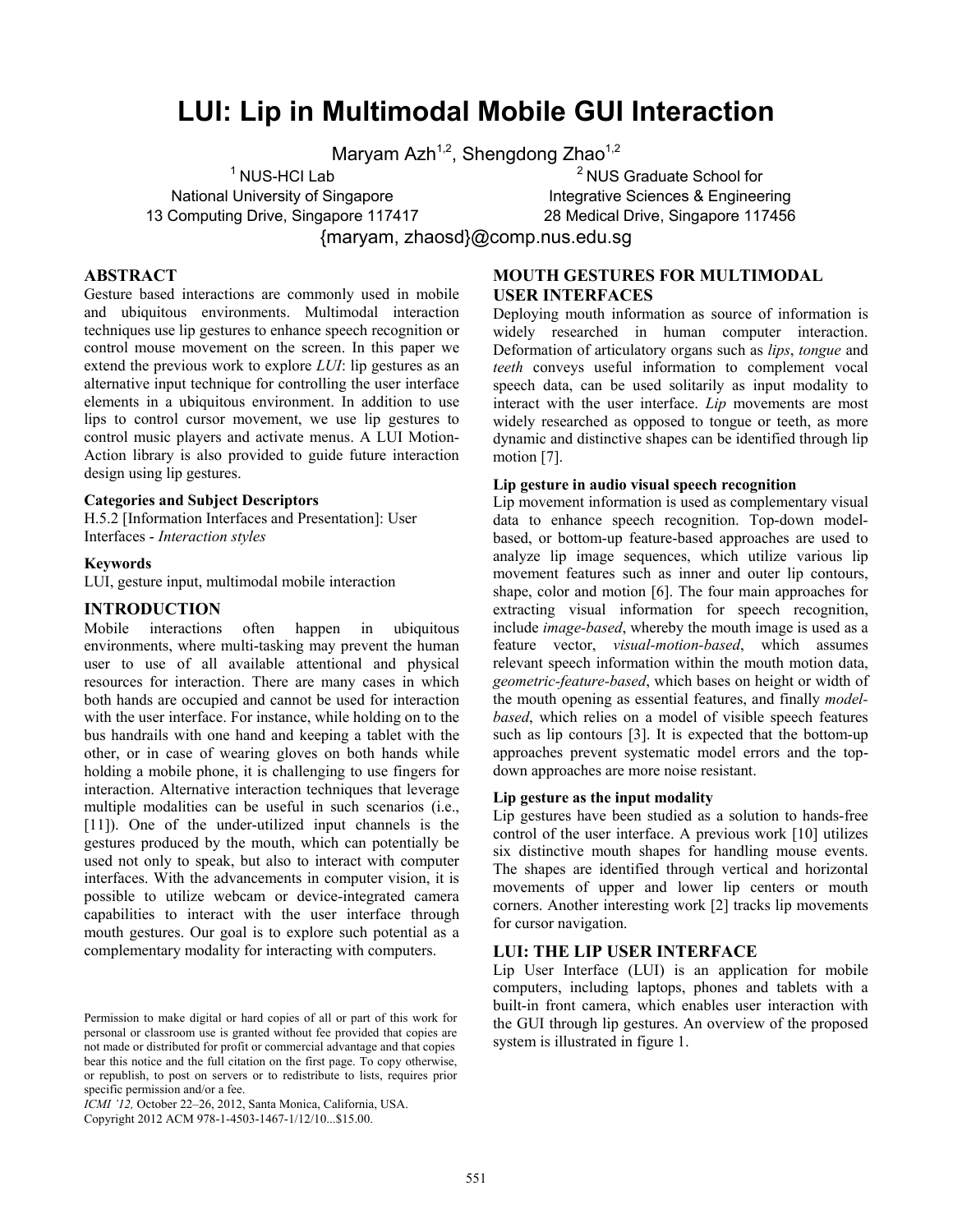

**Figure 1. LUI system architecture.** 

We used an Android-based phone to create a hands-free scenario in a mobile context. The mobile phone built-in camera captures user lip movements in real time. Using the lip detection module implemented in OpenCV library, the frames captured from the video stream are processed and the recognized user lip gestures are mapped to user interface commands, based on the predefined motion-action library.

Table 1 lists some of the predefined motion-action entities. Our system currently supports basic user interface actions such as navigation and selection. A library of distinctive lip gestures can be found in [8] and [4]. The following section provides more detail on the implementation.

## **Implementation**

LUI first detects the lip from the phone camera; processes the lip gesture; and executes action events on the phone user interface. Our system is composed of the following five modules:

*Lip detection module*: the inner and outer lip contours are identified in OpenCV based on previous work [1, 9].

*Feature extraction module* is built based on a previous lip feature extraction algorithm [1]. Shape features include lip shape, lip orientation and lip center.

*Lip gesture recognition module* deploys a Hidden Markov Model for finding the best match between the lip gesture and the image library, which is a commonly used method for lip movement recognition [5].

*Mapping module*: maps the lip gesture to the *motion* element in the motion-action database. Then the module signals the systems interface module to evoke the corresponding *action* element.

*Systems interface module*: triggers the action at the Android operating system layer.

## **User Interface and Interaction**

LUI system is developed as an android application and installed on the phone. When the user opens the app, the front camera is activated and lib motions are triggered in real time. The application can be turned off from the Android status bar.

## **Usage Scenarios**

We propose the following navigation and selection scenarios to test our system in the mobile environment.

- *Navigating through the music player interface, including song selection, play, volume change, etc.*
- *Calling a phone number from the contact list.*
- *Opening and scrolling through a PDF document, etc.*

## **CONCLUSION AND FUTURE WORKS**

Our initial implementation of LUI supports basic interactions with lip gestures. In addition to the aforementioned scenarios, LUI can be used for people with hand, vision and speech disabilities as a convenient channel of interaction. User study is yet to be conducted to validate the feasibility of our system for various scenarios in ubiquitous environments.

## **REFERENCES**

- 1. Çetingül, H. E., Yemez, Y., Erzin, E. and Tekalp, A. M. Discriminative Analysis of Lip Motion Features for Speaker Identification and Speech-Reading. *IEEE Transactions on Image Processing*, *15*(10), 2879-2891 (2006).
- 2. Dalka, P. and Czyzewski, A. Human-Computer Interface Based on Visual Lip Movement and Gesture Recognition. *IJCSA*, *7*(3), 124-139 (2010)
- 3. Dupont, S. and Luettin, J. Audio-Visual Speech Modeling for Continuous Speech Recognition. *IEEE Transactions on Multimedia*, *2*(3), 141-151 (2000).
- 4. Kanade, T., Tian, Y. and Cohn, J. F. Comprehensive Database for Facial Expression Analysis. *FG 2000*, 46- 53.